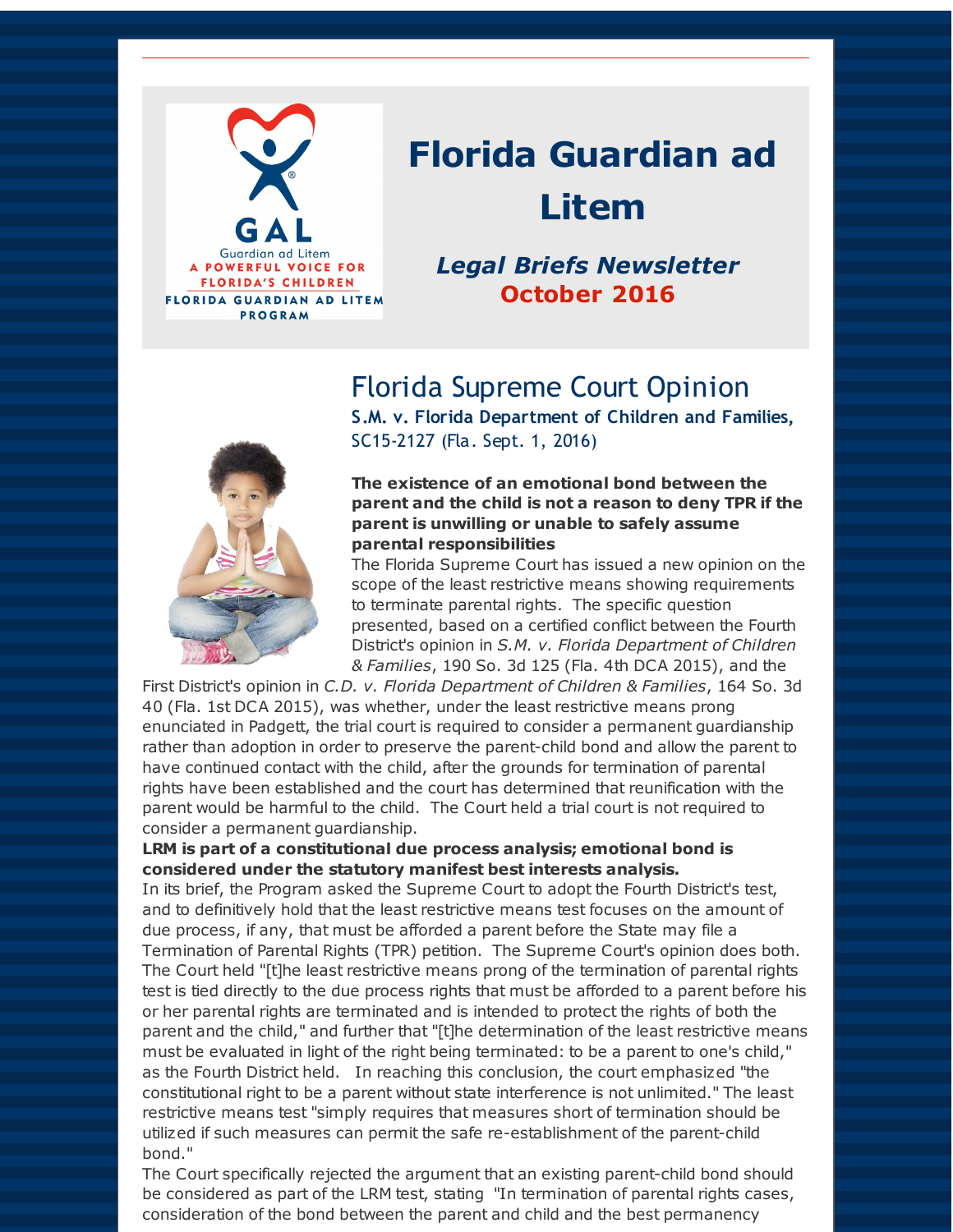decision for the child is appropriate and relevant in an analysis of the second prong of the termination of parental rights test, which requires the trial court to consider the manifest best interests of the child by evaluation of the relevant factors listed under section 39.810. Accordingly, the Court held "[w]e approve the decision of the Fourth District in *S.M.* and disapprove the decision of the First District in *C.D*. to the extent that it could be read as prohibiting termination of parental rights if there is any emotional bond between the parent and child and there is another permanency option, such as guardianship, that would protect the child from harm."

#### **If reunification is not possible, adoption is the next statutorily required permanency goal.**

In most cases, the parent will be given an opportunity to comply with a case plan and be reunified with their child. See § 39.6011, Fla. Stat. (2016). If the parent cannot succeed in complying with a case plan, and safe reunification is not possible, the next statutorily required permanency option is adoption. See § 39.621, Fla. Stat. (2016). Only after the trial court determines that adoption or reunification would not be in the best interests of the child may it consider some other permanency goal. This interpretation is consistent with the Legislature's permanency goals in dependency cases, and the legislative mandate that "time is of the essence" in these proceedings.

**Read the [Opinion](http://r20.rs6.net/tn.jsp?f=001w-btBJKUYg0Bxtsg8ArT7_47MsG4Zin_JJnOLWopoNp6iy5nDTztGGAFvVhTNgvKsfP7DbbTTHYafpyKDiCZVeeoHuHtMoC7Q-M4wRFTMgZqEYw9z6D132PnKdP46eftRxe-9hwVyqB5B9AvBjxf3YklLwwe-yAqkt2R_v0K3DKPskktvFmUPsNfGhbO_m5nE8EZQRlpo0FF05_A0_RukPjeSD8WTi6ZvyDkMnWd7zM=&c=&ch=)**

### Second District Court of Appeal

#### **In re. B.W.G., 198 So.3d 1025(Fla. 2nd DCA 2016)**

Although this opinion arose from a custody matter and not a dependency matter, the opinion addresses the definition of abandonment under Chapter 63. Mother appealed termination of her parental rights to her two children, asserting that the trial court was incorrect in holding that she abandoned her children. The Second District Court of Appeal (Second DCA) agreed.

Mother and Father entered into a marital settlement agreement that included a "temporary incapacity" clause that permitted one parent to assume sole responsibility for the children in the event the other was unable to care for the children. After Mother attempted to pick up the children when intoxicated, Father invoked the clause and exercised full custody of the children. Mother originally had nightly phone calls with the children and frequent Skype visits. Father could be heard in the background and would punish the children by disallowing contact with Mother. For a period of time, Mother had supervised visits. She sent gifts and cards to the children. Father changed the children's school without informing mother. After Mother called the school and was told the children were withdrawn, Mother placed "panicked and threatening calls" to Father, his wife and his attorney. Father then obtained injunctions against Mother that prevented her from contacting Father, his wife, and as a result, the children. The trial court found that "Father placed barriers in the Mother's way to keep her from spending quality time with the children" and alienated the children from their mother. The trial court also found that mother made minimal efforts to contact or support the children, should have done more even in light of the barriers, and concluded that she abandoned the children.

Pursuant to Florida Statute §  $63.089(3)(e)$ , abandonment occurs when "the parent . . . while being able, makes little to no provision for the child's support or makes little or no effort to communicate with the child, which situation is sufficient to evince an intent to reject parental responsibilities. The Second DCA cites to *M.A.F. v. E.J.S., 917 So. 2d 236, 238 (Fla.5th DCA 2005)*, which held that a finding of abandonment "must be predicated on conduct which manifests a settled purpose to permanently forgo all parental rights."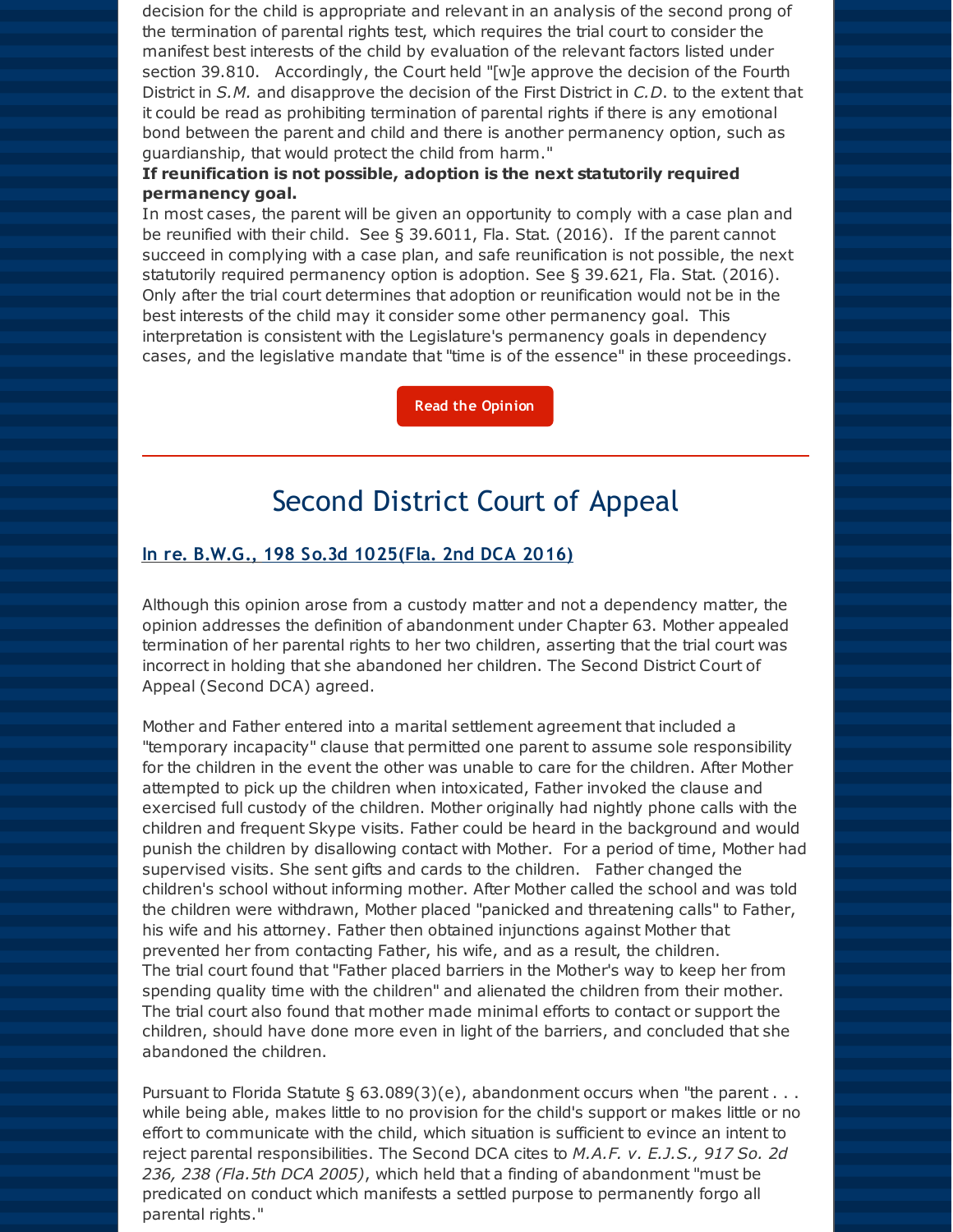The Second DCA, citing to several cases that held that termination cannot be based on involuntary abandonment or incarceration, found that there was no evidence that supported a finding that Mother's actions showed a settled purpose to relinquish all parental responsibilities.

#### **Read the [Opinion](http://r20.rs6.net/tn.jsp?f=001w-btBJKUYg0Bxtsg8ArT7_47MsG4Zin_JJnOLWopoNp6iy5nDTztGGAFvVhTNgvK0NWZT7IKPOxBlnDPSYckGvzrKzzc5c95I8JaVqzjrMer57HkNW3Je59WRjmc7FaLGtbzqCAh24RBhx5ReZCIdXpMAiwi-NR9AaP58mvdc9I8A0Sv8IYD-eNvjVW50LBFqFFWkGs_X05zRB80svE3Iw63HPykSxGkRk8yTHM9ghva8RqKLKyT3K8Qdup9JiZ9t07N9Asr9r2-xOhDKl0htrjs5aql-I47OmWh_cPKCF4=&c=&ch=)**

#### **In re J.W., 2016 WL 5404167 (Fla. 2nd DCA)**

J.W. was sheltered days after birth because of Mother's substance abuse, mental health issues and lack of stable income or housing. Mother later pled guilty to armed robbery and a drug charge. She was sentenced to three years in prison. Mother's reunification case plan was due to expire two years prior to her anticipated release date.

The Second DCA discussed only harm to the child arising from continued involvement in the parent-child relationship. Florida Statute  $\S$  39.806(1)(c) provides for termination of parental rights "when the parent or parents engaged in conduct towards the child . . . that demonstrates that the continuing involvement of the parent or parents in the parent-child relationship threatens the life, safety, well-being, or physical, mental or emotional health of the child irrespective of the provision of services." The Second DCA found no evidence that the Department provided Mother any services prior to or during her incarceration. Mother was making progress on some of her case plan goals in prison and there was no evidence presented that she would not be able to complete her goals after release. The Second DCA found, therefore, that the trial court could not rely on Florida Statute § 39.806(1)(c) as a basis for termination.

Florida Statute § 39.806(1)(d)(3) provides for termination based on a parent's incarceration if the Department proves by clear and convincing evidence that continuing the parent-child relationship would be harmful to the child and that termination is in the child's best interest. A number of factors are delineated for the court to consider including: the age of the child, the relationship between the parent and the child, the nature of the parent's provision for the child's needs, the parent's history of criminal behavior, and any other factor the court deems relevant. Id. At § 39.806 (1)  $(d)(3)(a)-(e)$ . In this case, the trial court made a number of findings as to the impact Mother's incarceration would have on J.W. J.W. was 21 months old and had no relationship with Mother. Mother had not provided for any of the child's needs due to her incarceration. Mother was frequently incarcerated and had a history of charges including armed robbery, possession and delivery of a controlled substance. Finally, Mother would miss the child's "most important developmental years" due to the length of her incarceration.

The Second DCA did find that the trial court's findings met the burden for the termination of Mother's rights under Section 39.806(1)(d)(3). The Second DCA noted the struggle in termination of parental rights cases of incarcerated parents to balance the fundamental liberty interest of parental rights with the permanency rights of children.

**Read the [Opinion](http://r20.rs6.net/tn.jsp?f=001w-btBJKUYg0Bxtsg8ArT7_47MsG4Zin_JJnOLWopoNp6iy5nDTztGGAFvVhTNgvKsBviyfZWWbvXk2U-WTXq062PEMe5hsDKd3lN-ExClwx761zrXRWjsVhnPnn2CRZYTW7MRg4ItJx-S8MsTACr5hWHCfCfG6yL_HhvqXiJchgJB8VDpoHtNM7N-HZZXAWfdIPVlRqBzhCnT5YjeCxlXpe8WH_9A1XUSfEu6chojqifR9_INS8avdcOJbry4LtIhZwrkfck9UD9TgeI4jYcGaFf0SN70Iv-5rjDmSqY6x8T0voEGtCwgQ==&c=&ch=)**

### **Third District Court of Appeal**

**J.C.O. v. Department of Children and Families, 2016 WL 4468112 (Fla. 3rd DCA)**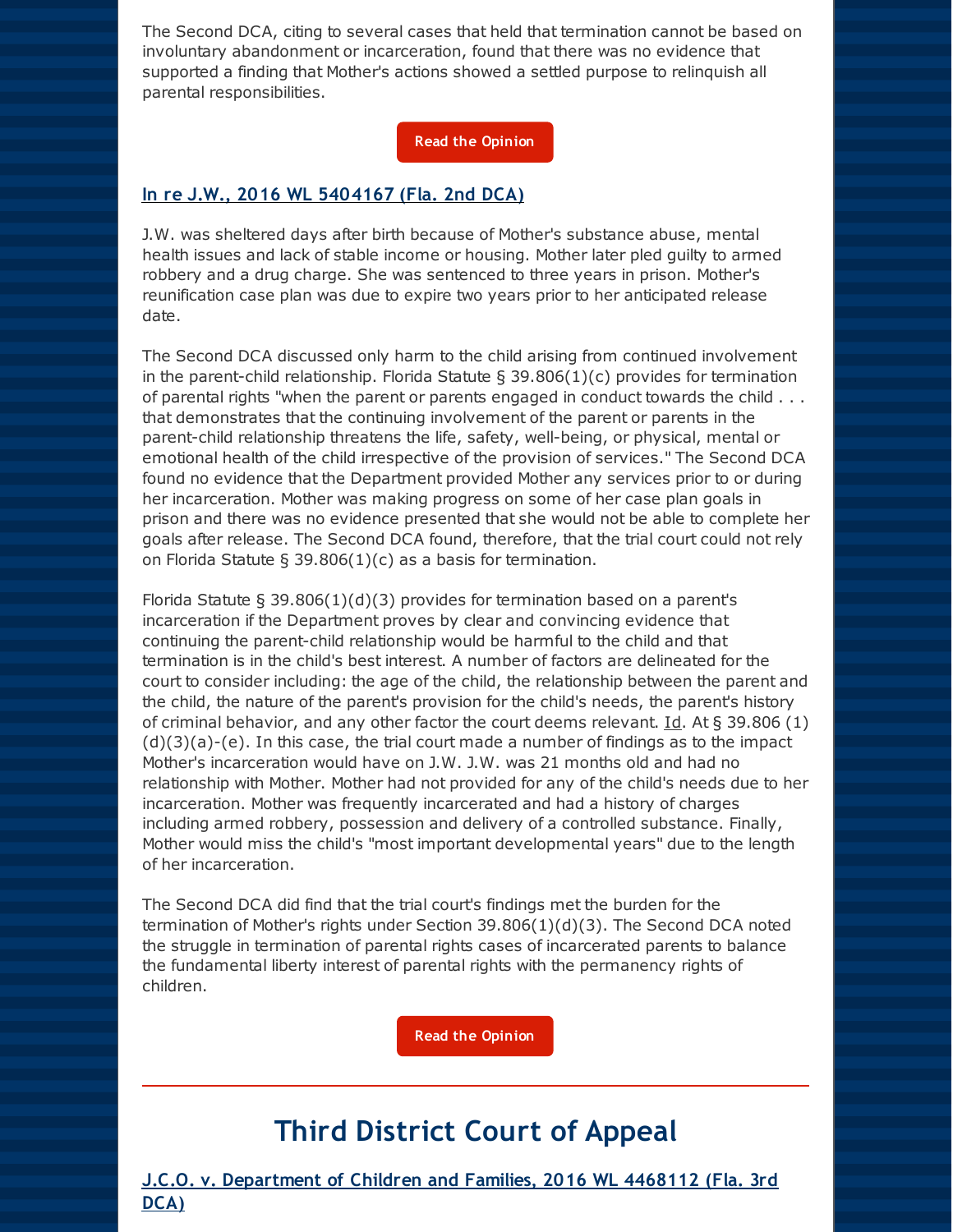Father appealed an order adjudicating his child dependent, asserting he was not properly served and that the trial court committed reversible error by continuing the hearing after his counsel was removed from the courtroom. The Third District Court of Appeal (Third DCA) agreed and reversed adjudication.

With regard to service, the Department attempted to serve Father by Federal Express in Nicaragua. When Father did not appear telephonically at the dependency hearing, the Department requested an entry of default. The court requested proof of service. As proof, the Department provided a delivery receipt but the name on the receipt differed from Father's name. The Department attempted to present evidence from the Case Manager that Father admitted to being served notice. Meanwhile, Father's counsel was escorted out of the courtroom after improperly interrupting the court to object to testimony. The hearing continued without counsel for Father.

The Third DCA found the testimony regarding service to be inadmissible hearsay. The Case Manager did not directly hear Father admit to receiving service but heard through the Diligent Search Specialist that Father admitted to receiving service. Finally, by continuing the hearing without counsel for Father, the trial court committed reversible error. The Third DCA noted they were not condoning counsel's behavior but acknowledging the importance of the right to counsel in adjudication hearings.

**Read the [Opinion](http://r20.rs6.net/tn.jsp?f=001w-btBJKUYg0Bxtsg8ArT7_47MsG4Zin_JJnOLWopoNp6iy5nDTztGGAFvVhTNgvK2nHVJCIZjRYZ0TJbSToxVbUIrf427lMboALjMjBDMaOLafPih41bltpjV05sg_WJJeNVkmC0r2NstWDEjisZG4hppvLPBuHV3XnYIFrBcqx0hNVUaXCfuS3-TdhnaOF495KTThrtTShuaTVODtbRlA==&c=&ch=)**

#### **Florida Dept. of Children and Families v. M.N., 2016 WL 4536489 (Fla. 3rd DCA)**

The Department appealed an order terminating supervision over two children and closing their case. The Third DCA reversed and remanded.

K.C.S. and K.C.N. were sheltered in Miami when the infant tested positive for cocaine at birth, Mother admitted to using cocaine, and Father tested positive for cocaine. The children were adjudicated dependent upon parental consent and the children were placed with a relative in Puerto Rico. Approximately four months later, the parents told the case manager they were moving to Puerto Rico. The case manager provided them referrals for services. The parents had no further contact with the Department and their whereabouts were unknown.

At a hearing one month after the parents met with the case manager, the trial court indicated it would either transfer the case to Puerto Rico or close the case with custody given to the relative. The Department moved for a rehearing, asserting no mechanism to transfer the case and expressing its intent to seek termination of parental rights and adoption for the children. The trial court ultimately denied the motion for rehearing and closed the case.

The Third District Court of Appeal (Third DCA) found that the trial court originally properly acquired continuing jurisdiction over the children because Florida is the children's "home state" pursuant to UCCJEA  $\S$  61.503(7) and citing to B.Y. v. Dep. of Children and Families, 887 So. 2d 1253 (Fla. 2004). A trial court does have the ability to transfer a case when it deems another forum to be more convenient. Section 61.520(2) of the UCCJEA sets forth a number of factors that the trial court shall consider prior to transferring jurisdiction. Because none of these factors were considered, the Third DCA reversed dismissal and remanded for further proceedings. The Third DCA noted that the parties and the trial court could either proceed with the termination proceeding requested by the Department or have conduct a hearing on transferring jurisdiction.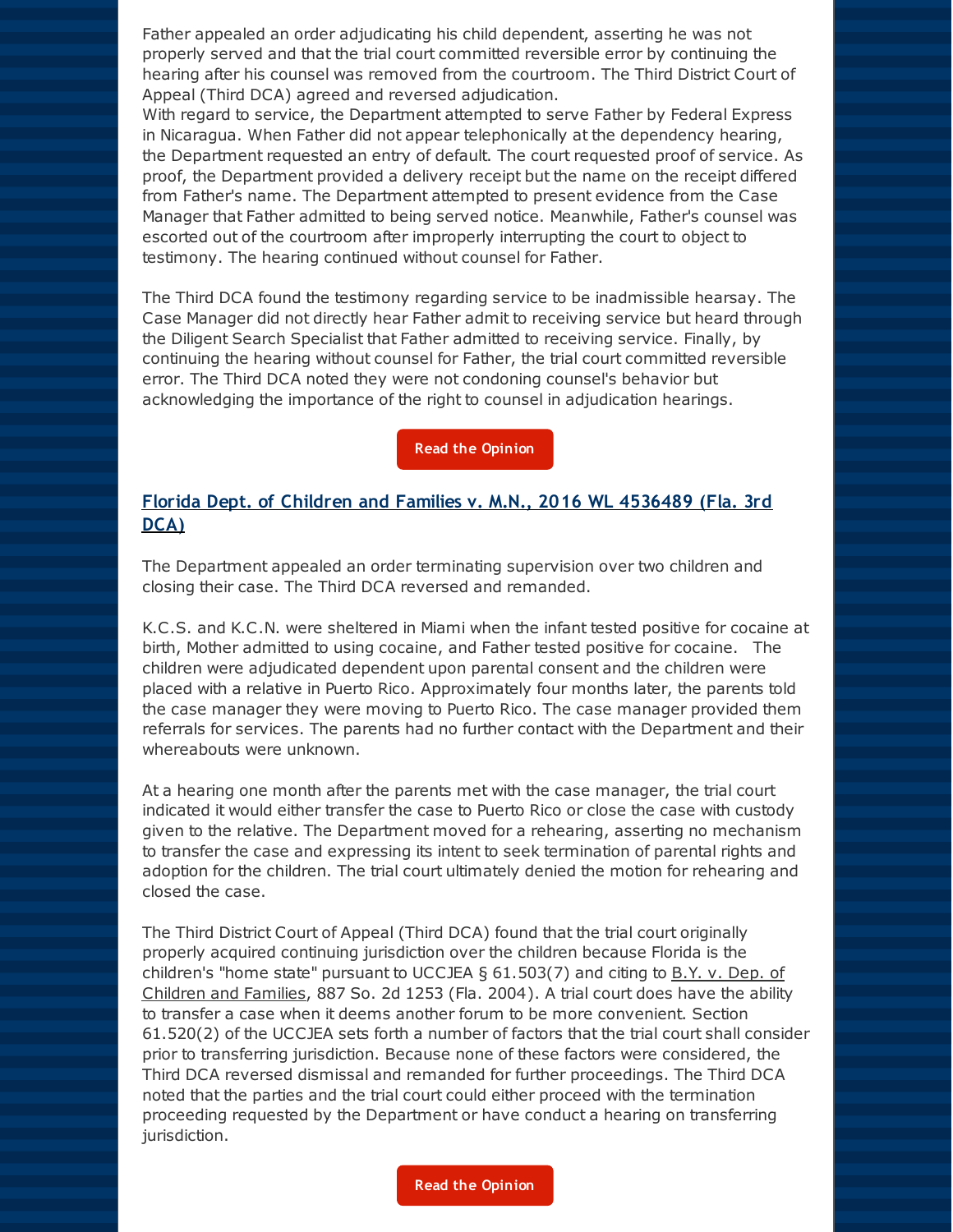## **Fifth District Court of Appeal**

#### **Department of Children and Families v. J.D., 198 So.3d 960 (Fla. 5th DCA 2016)**

The Department appealed a trial court's ruling that the court lacked jurisdiction to hear a petition for injunction to prevent Mother's paramour from having any contact with a child the paramour was accused of repeatedly raping. The Fifth District Court of Appeal (Fifth DCA) found the court does have jurisdiction to entertain petitions for protective injunctions to prevent abuse and reversed the order.

It came to the Department's attention that Mother's paramour was repeatedly raping B.M. The Department filed a petition for temporary and permanent injunctive relief to prohibit Mother's paramour from having any contact with B.M. The court granted the temporary injunction. At the permanent injunction hearing, the trial court dismissed the case due to the fact that there was not an open dependency case and therefore the court believe it did not have jurisdiction.

Florida Statute § 39.301(9)(a)6.a. provides that the Department shall "seek issuance of an injunction . . to implement a safety plan for the perpetrator and impose any other conditions to protect the child" when the perpetrator of domestic violence is not the parent or guardian. Although seeking an injunction and initiating a dependency case are both appropriate remedies authorized by law to protect children, the Fifth DCA held that an open dependency case is not required to entertain injunctions.

**Read the [Opinion](http://r20.rs6.net/tn.jsp?f=001w-btBJKUYg0Bxtsg8ArT7_47MsG4Zin_JJnOLWopoNp6iy5nDTztGGAFvVhTNgvKvjKub7RNwfz4NkK3dLThXZigRzAHsTmDZcvWMoe7IoCQt-DPhw9Tl2zaR0LcuiCxXICkZCaJG4_sVhzNshzHf_5oc0uwnHDkJdG7_5BWGlWCWNCFZVIvcr0zcKpuswH9UTXSI76eq1V_Lg77p9Cm_maR-2f4-kkPq8z8CYNl5eU=&c=&ch=)**

#### **D.R. v. J.R., 2016 WL 5596266 (Fla. 5th DCA)**

Mother appealed the trial court's order placing her children with Father, relinquishing jurisdiction and terminating the Department's supervision over the children. Mother asserted that placing the children with their Father was done in violation of the Interstate Compact on the Placement of Children (ICPC). The Fifth District Court of Appeal (Fifth DCA) agreed and reversed the portion of the order terminating the court's jurisdiction. The Fifth DCA declined to order return of the children, instead directing the trial court to determine whether continued placement with Father is in the children's best interest pending completion of the ICPC process.

The children were removed from Mother following reports of domestic disputes between Mother and her paramour. The children were placed into foster care. At the disposition hearing, the Department dismissed the petition against Father and the court adjudicated the children as to Mother. The children were placed with Father and Mother was ordered to receive services. The children, Father and the Department filed for rehearing. Following a non-evidentiary hearing, the court granted the rehearing, placed the children with Father and relinquished jurisdiction over the children immediately following placement with Father.

The Interstate Compact on the Placement of Children governs the placement of children in another state for placement in foster care or preliminary to adoption. Florida Statute § 409.401. The Fifth DCA addressed out of state placements with natural parents in Department of Children and Families v. Benway, 745 So. 2d 437, 439 (Fla. 5th DCA 1999), where the court held the following:

*Once a court has legal custody of a child, it would be negligent to relinquish that child to an out-of-state parent without some indication that the parent is able to care for the child*